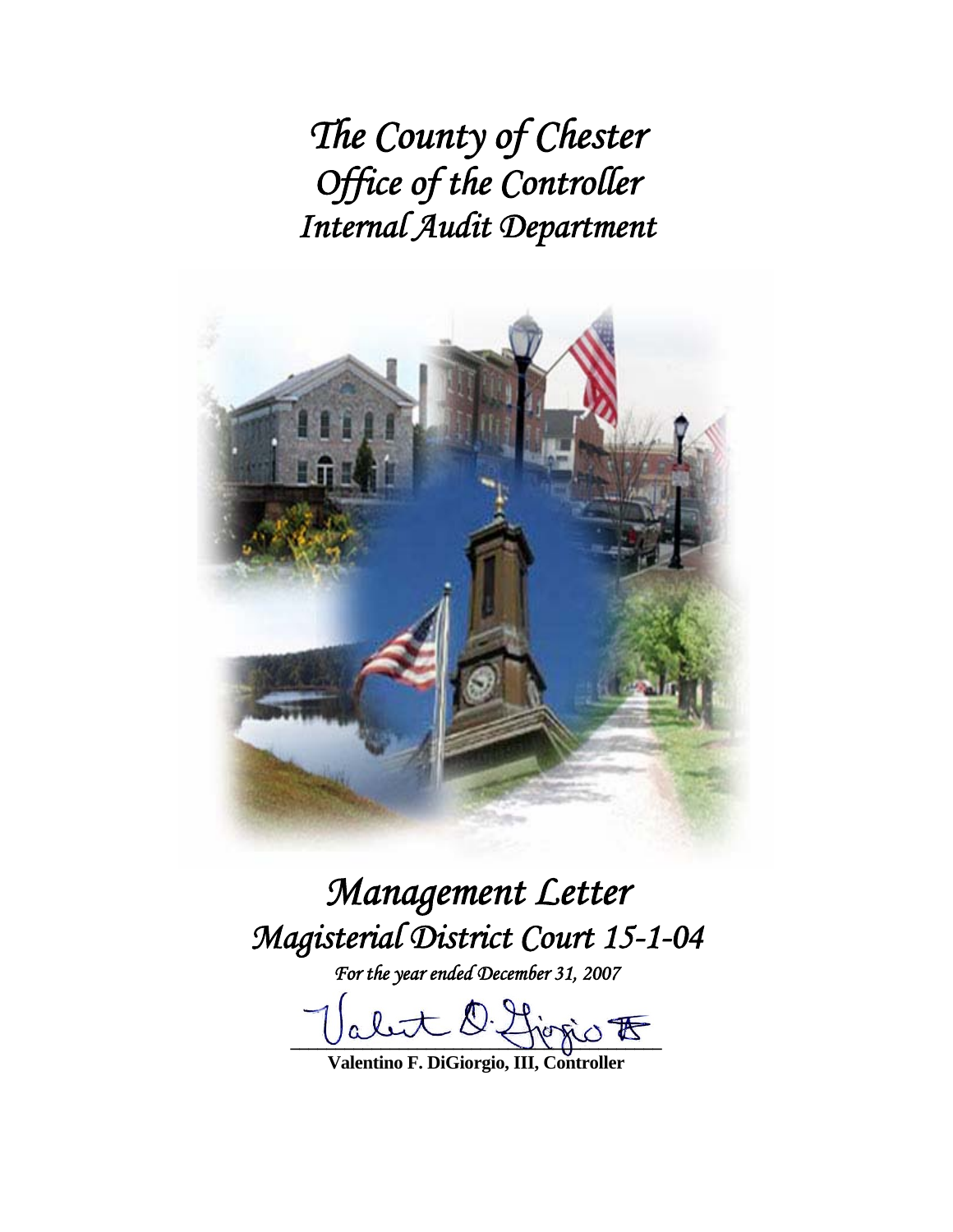# **To: Magisterial District Judge Gwenn S. Knapp**

#### *Introduction*

On November 19, 2008, Internal Audit completed an audit of Magisterial District Court 15-1-04 (*District Court*). Sharon Kaye Jones, CIA, was the auditor-in-charge and was assisted by one additional auditor. Internal Audit is required by County Code to review district courts annually to ensure compliance with policies and procedures mandated by the Administrative Office of Pennsylvania Courts and/or District Justice Administration and to assess their overall internal control structure. The scope of our audit included a review of the following:

- Cash and Petty Cash
- Undisbursed Funds
- Cash Receipts
- Manual Receipts
- Cash Disbursements
- Voided Transactions
- Overall Compliance.

#### *Auditor's Note*

**Over the past year, Management of the** *District Court* **has implemented new procedures which were designed to prevent and/or correct significant weaknesses previously identified by**  Internal Audit with respect to the recording, balancing and adjusting of the *District Court's* **cash receipts. Management's prompt attention and resolve to effect change was evidenced in this year's audit of the** *District Court***. For the year ended 12/31/07, Internal Audit noted considerable improvement over the processing and reconciling of cash adjustments.** 

#### *Executive Summary*

The management and staff of the *District Court* are, in all material respects, in compliance with policies and procedures set forth by the Administrative Office of Pennsylvania Courts and directives imposed by District Justice Administration. There were no significant deficiencies or material weaknesses disclosed during this audit. Several matters of a lesser significance involving internal controls and non-compliance are included within this management letter. It does not appear that these matters are the result of deliberate misconduct but are instead the consequence of human error, oversight, and /or a misunderstanding of AOPC directives.

It should be noted that in the case of bail refunds, the conclusion date of the 2006 audit (November 14, 2007) did not allow sufficient time for the staff of the *District Court* to implement procedural changes in 2007 related to Criminal Court Rule *(Rule)* 535 (D).4.. According to the *Rule,* "within (20) days after full and final disposition of a case in which percentage bail has been posted, the issuing authority shall retain forty (40) percent of the amount deposited". This obligation also applies to those cases in which criminal charges have been withdrawn and the violations are reduced to non-traffic offenses. Because of this timing issue, the *District Court* again failed to retain the required commission on three criminal cases which had been moved to non-traffic status "prior to" and "immediately following" the close of the 2006 audit. Internal Audit recognizes that this was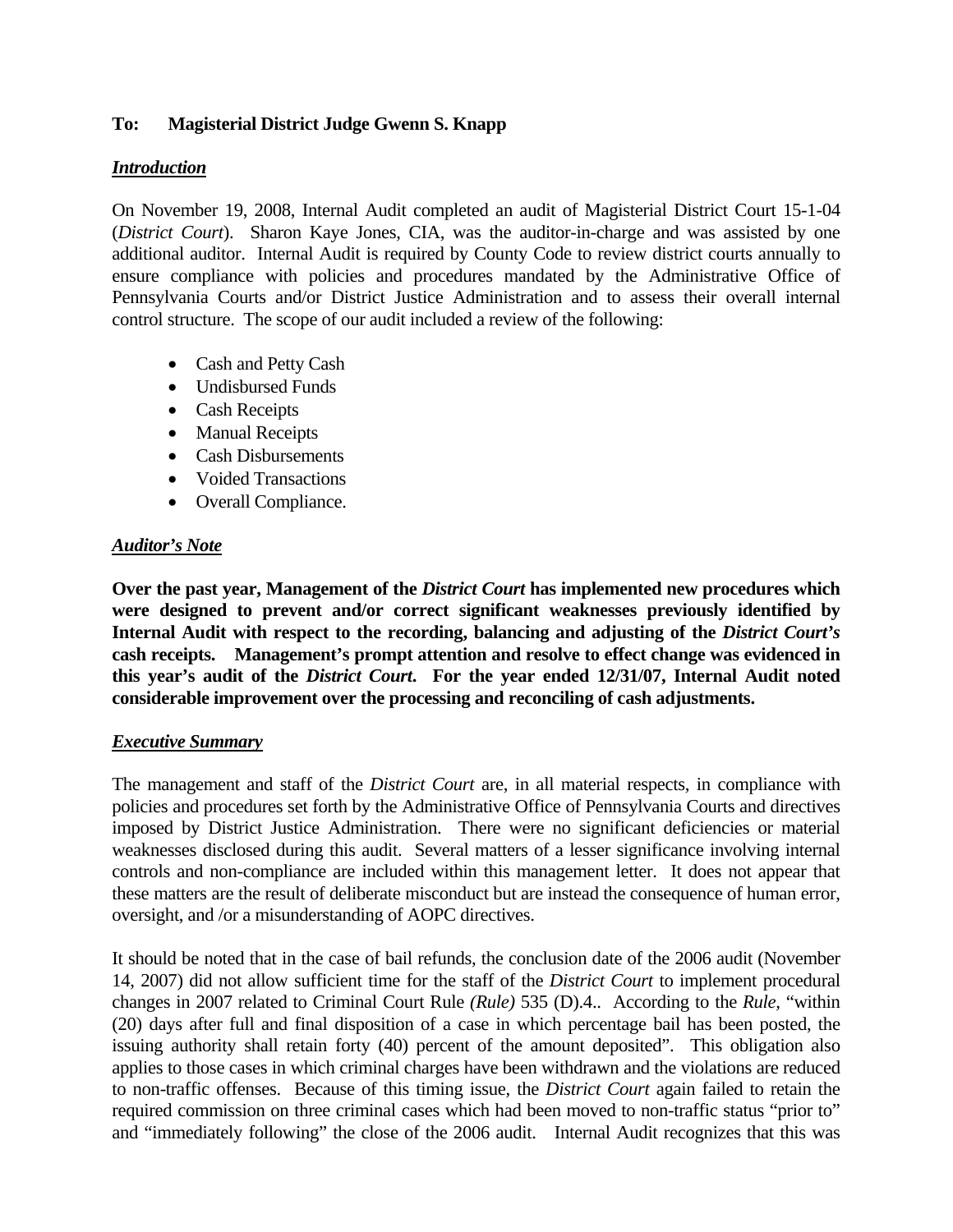not the result of management's refusal to correct a reportable condition, but is based on the fact that the District Court was not provided the correct interpretation of the *Rule* until the end of the year.

We would like to thank the management and staff of the *District Court* for their cooperation and assistance during the course of this audit. We have provided herein a copy of our "Audit Findings" and "Recommendations" for your review, and comment.

Please feel free to contact our office at (610) 344-5913 should you have any questions or concerns.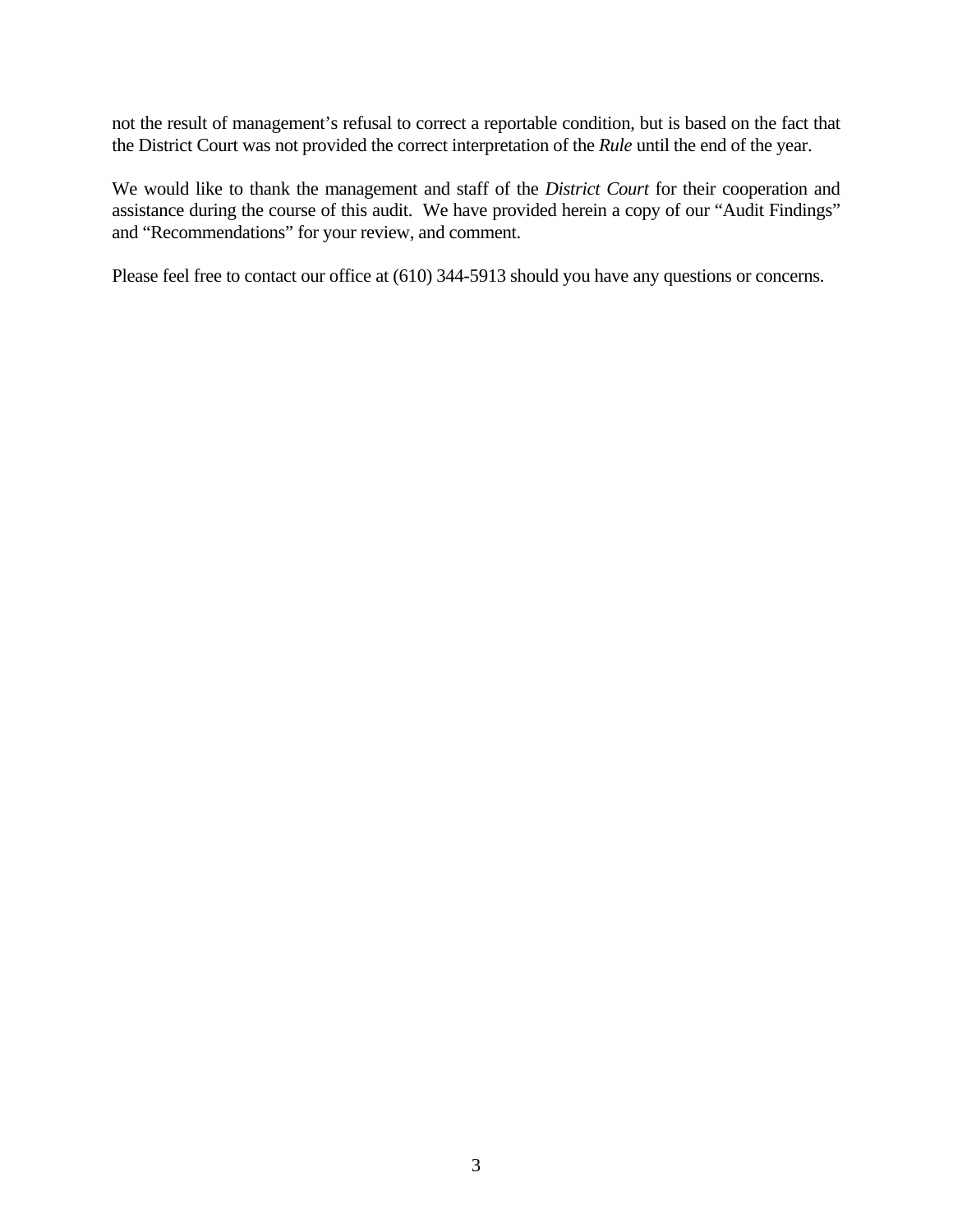# **MAGISTERIAL DISTRICT COURT 15-1-04**

# **FINDINGS AND RECOMMENDATIONS**

# **FOR THE YEAR ENDED DECEMBER 31, 2007**

# **I. INTERNAL CONTROL FINDINGS AND RECOMMENDATIONS**

# DOCUMENTATION / RECORDKEEPING / SAFEGUARDING OF ASSETS

#### Finding 1: Manual Receipts

On 1/3/07, the *District Court* accepted a check payment from a defendant and issued a manual receipt. The processing clerk completed the entry on the Manual Receipt Log and placed the receipt and check in the corresponding case file. The file was then situated with the clerk's other closed cases.

Since manual receipts are usually only issued when the state system is down, they are not used often. As a result, the next manual receipt was not issued until February, 2007. At that time, the Office Manager noticed that the manual receipt issued on 1/3/07 (according to information on the manual receipt log) had not been entered into the state computer system. Follow-up with the processing clerk confirmed the oversight. The clerk investigated the matter and found the manual receipt and the check in the defendant's case file where she originally put it a month prior. On 2/9/07, the payment was recorded in the state system and deposited into the bank.

It should be noted that upon discovery, the matter was properly documented in the defendant's case file and corrected immediately.

#### Recommendation

Although this appears to be an isolated incident and the result of human error, Internal Audit would like to remind the staff of the *District Court* that manual receipts must be entered into the state computer system within one business day of issuance. Correspondingly, all cash (check) receipts are to be deposited into the *District Court's* checking account on the same or next business day. It is further recommended that Management consider a daily review of the manual receipt log to ensure that all collections are accounted for even if they are not yet entered into the state system.

#### Auditee Response

*This finding is acknowledged and internal control procedures have been changed.*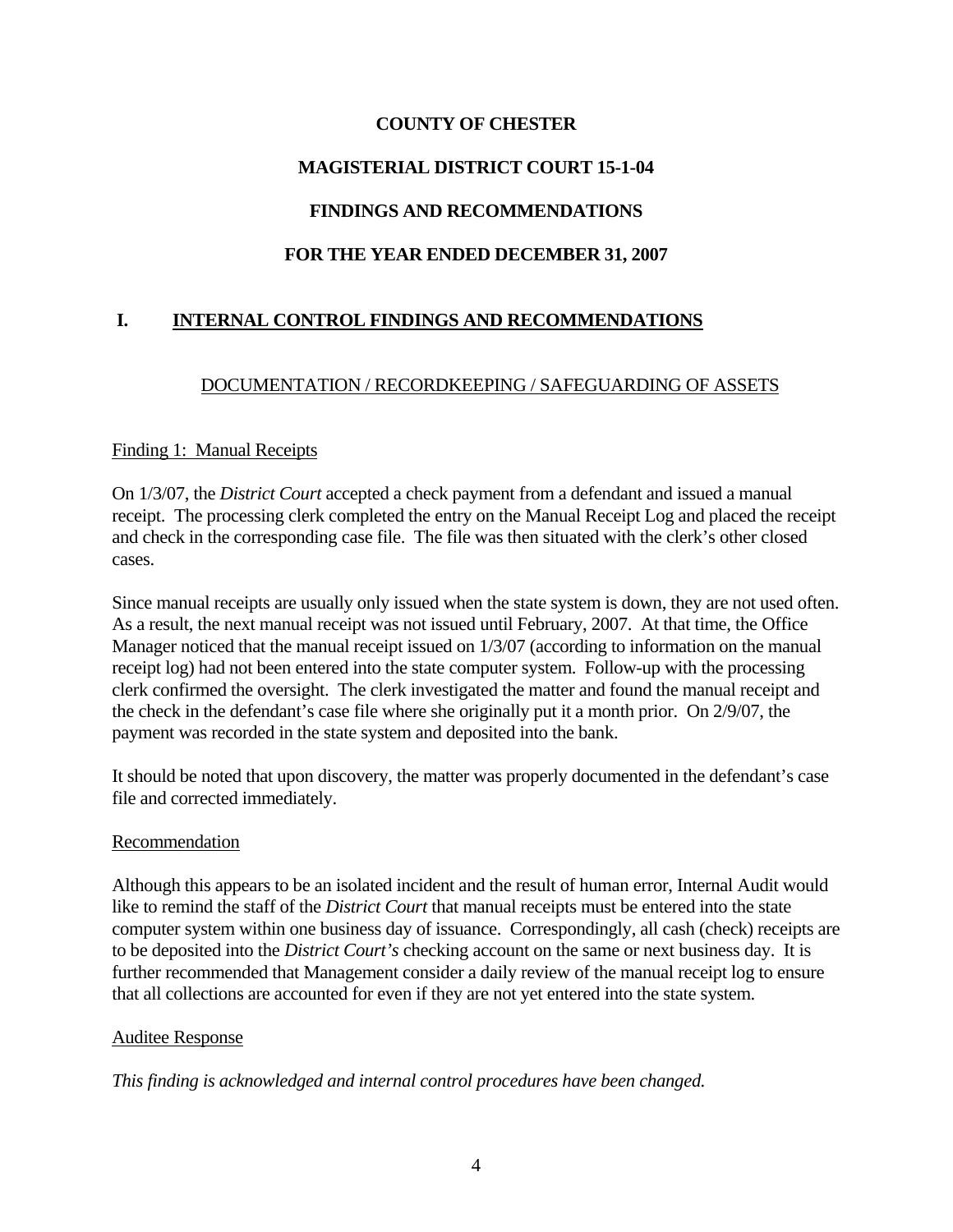# **MAGISTERIAL DISTRICT COURT 15-1-04**

# **FINDINGS AND RECOMMENDATIONS**

# **FOR THE YEAR ENDED DECEMBER 31, 2007**

# **I. INTERNAL CONTROL FINDINGS AND RECOMMENDATIONS**

#### RECONCILIATION

#### Finding 1: Petty Cash

A physical count of the *District Court's* combined change / petty cash fund exceeded the balance recorded on the County's General Ledger by \$1.06.

#### Recommendation

Internal Audit recommends that the *District Court* transfer the excess funds (\$1.06) to the County for deposit into the General Fund. The *District Court's* combined change / petty cash fund balance must always agree to the amount recorded on the General Ledger.

Auditee Response

*This finding is acknowledged and internal control procedures have been changed.*

# **II. COMPLIANCE WITH POLICIES AND PROCEDURES**

In order to test compliance with all applicable policies and procedures, Internal Audit selected a statistical sample of 30 case files out of a total population of 14,327 case files created in 2007. In addition, we performed other related tests of cash receipts, cash disbursements, manual receipts, undisbursed funds, and voided transactions. Sample size for the tested areas was determined through a risk assessment analysis based on the results of the District Court's prior year audit and current year caseload. We believe the results of our tests are representative of the entire population on the basis of accepted audit sampling principles.

#### Finding 1: Cash Disbursements

On 3 separate occasions, the *District Court* refunded the entire amount of percentage bail to the defendant / surety on cases where the charges were withdrawn and moved to non-traffic dockets.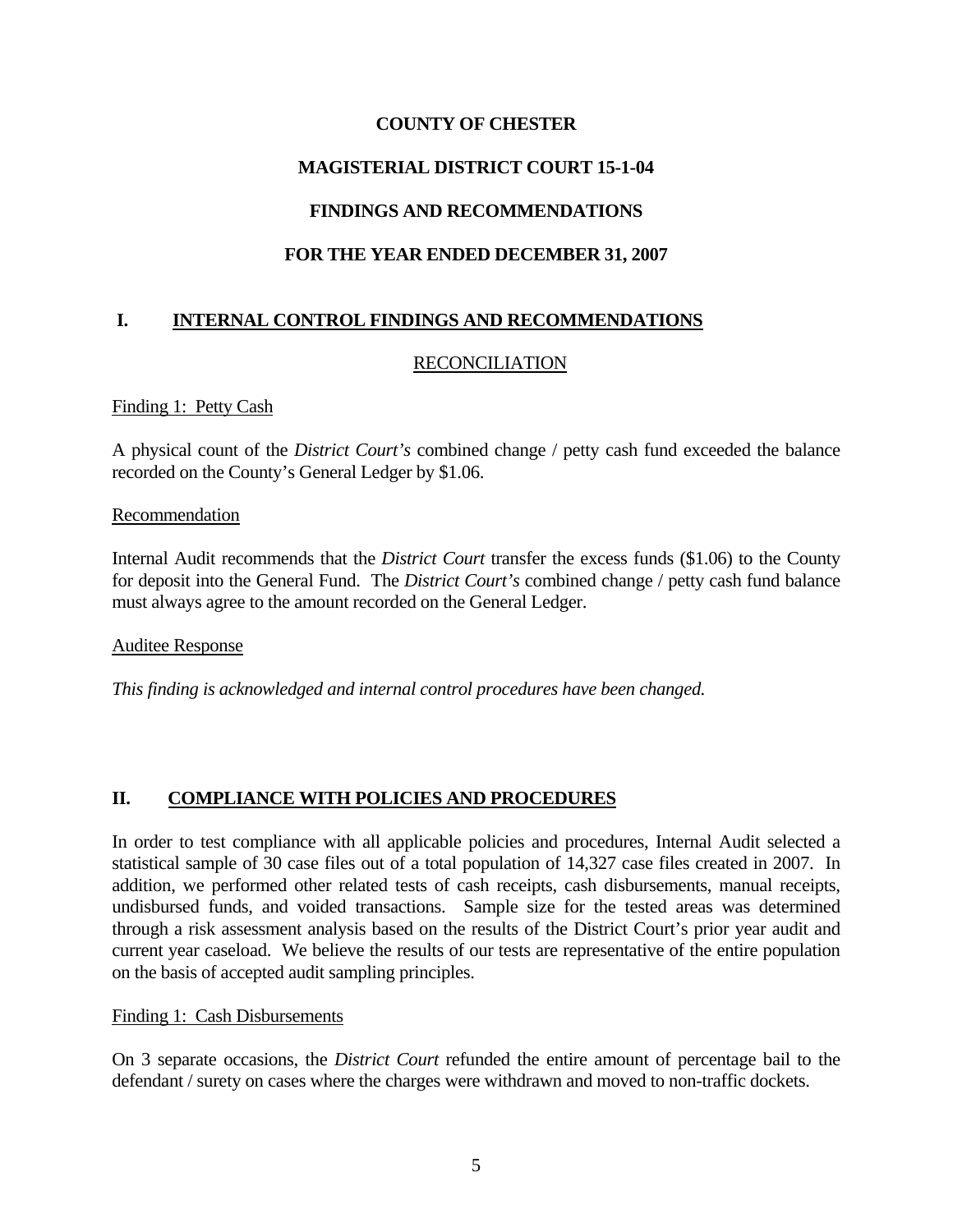# **MAGISTERIAL DISTRICT COURT 15-1-04**

# **FINDINGS AND RECOMMENDATIONS**

# **FOR THE YEAR ENDED DECEMBER 31, 2007**

# **II. COMPLIANCE WITH POLICIES AND PROCEDURES**

#### Finding 1 (continued)

#### Recommendation

Under Criminal Court Rule 535(D).4., "within twenty (20) days after full and final disposition of a case in which percentage bail has been posted, the issuing authority shall retain forty (40) percent of the amount deposited, but in no event less than fifty dollars (\$50) as administrative costs for the Chester County Court Bail Agency." This rule also applies to those cases in which charges have been withdrawn and moved to non-traffic dockets.

#### Auditee Response

*This finding is acknowledged and internal control procedures have been changed.*

#### Finding 2: Manual Receipts

In 1 instance, only one copy of a "voided" manual receipt was properly cancelled.

#### Recommendation

Internal Audit would like to remind the *District Court* that complete and accurate records should be maintained for all manual receipts. When cancelling a manual receipt, *District Court* staff should exercise caution to ensure that both copies are properly marked "void".

#### Auditee Response

*This finding is acknowledged and internal control procedures have been changed.*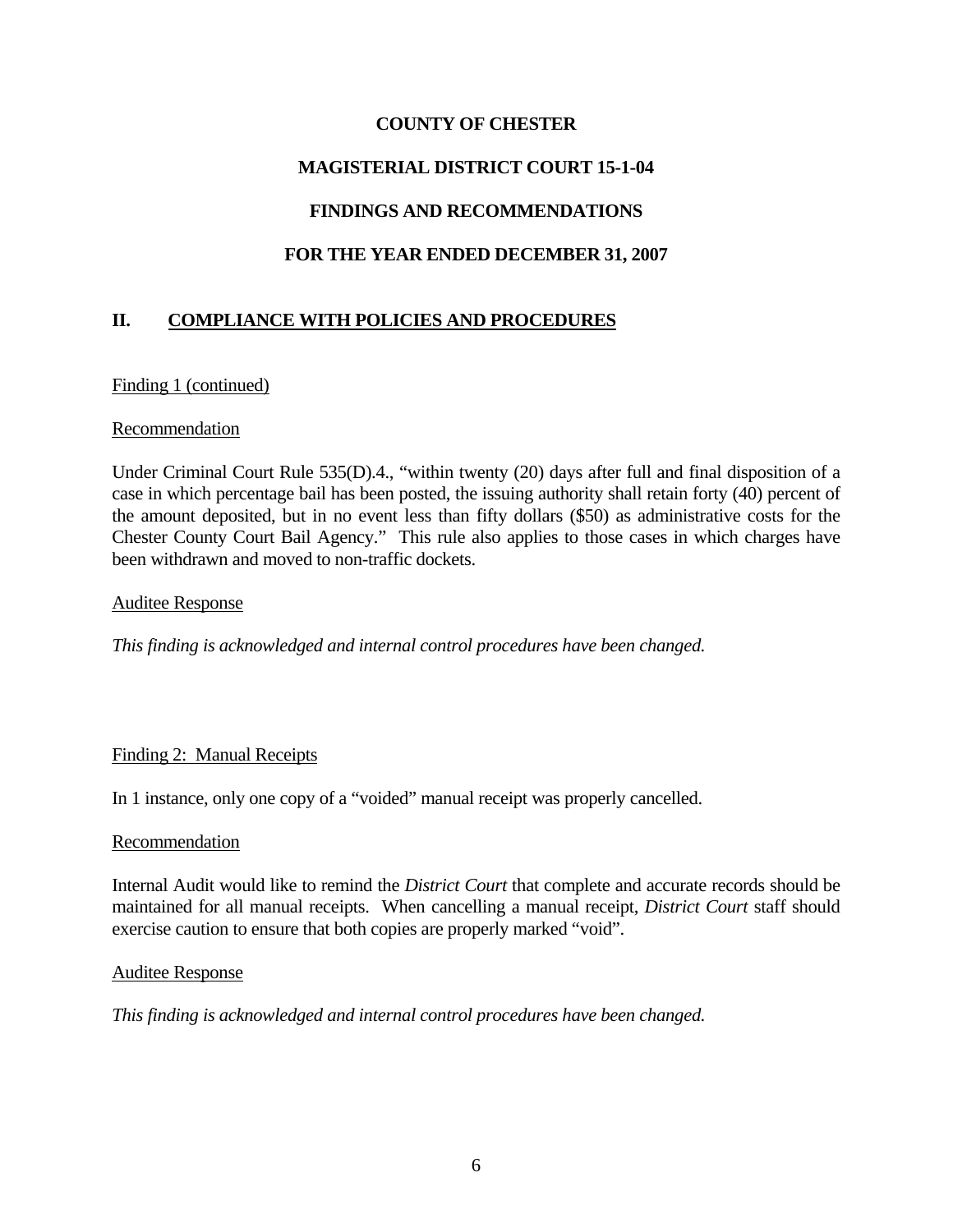# **MAGISTERIAL DISTRICT COURT 15-1-04**

# **FINDINGS AND RECOMMENDATIONS**

# **FOR THE YEAR ENDED DECEMBER 31, 2007**

# **II. COMPLIANCE WITH POLICIES AND PROCEDURES**

#### Finding 3: Voided Disbursements

Out of a sample of 30 case files tested, Internal Audit noted the following:

- In 4 instances, the original check was not properly notated as "void / stale / lost". The signature line however, was properly removed or defaced.
- In 8 instances, the check copy attached to the case file was not properly notated as "void / stale / lost".
- In 12 instances, a copy of the voided check was not contained in the applicable case file.
- In 1 instance, the original check, the office copy, and the case file copy for the same disbursement were not properly notated as "void / stale / lost".

#### Recommendation

Internal Audit recommends that the *District Court* take greater care to ensure that all cancelled disbursements are properly voided. A copy of each voided check should also be contained in the applicable case file as a permanent record.

#### Auditee Response

*This finding is acknowledged and internal control procedures have been changed.*

#### Finding 4: Cash / Voided Disbursements

Internal Audit identified 5 checks issued in 2007 which remained un-cashed after 60 days but were not properly voided and transferred to the County as "Unclaimed" until 5 months after the issue date.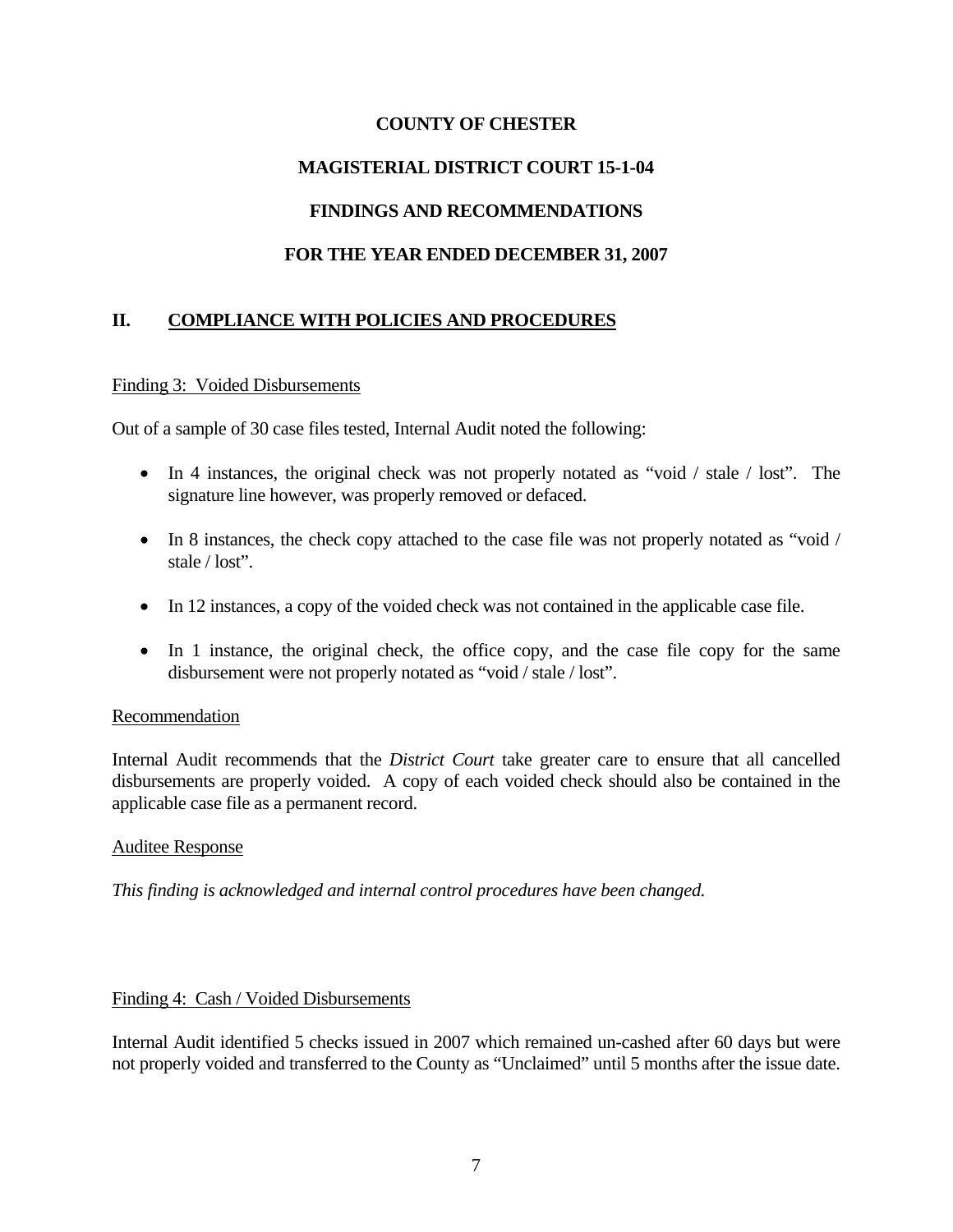# **MAGISTERIAL DISTRICT COURT 15-1-04**

# **FINDINGS AND RECOMMENDATIONS**

# **FOR THE YEAR ENDED DECEMBER 31, 2007**

# **II. COMPLIANCE WITH POLICIES AND PROCEDURES**

#### Finding 4 (continued)

#### Recommendation

Internal Audit recommends that *District Court* management monitor the list of outstanding checks monthly in order to void stale dated checks in a timely manner once due diligence has been performed.

#### Auditee Response

*This finding is acknowledged and internal control procedures have been changed.*

#### Finding 5: Overall Compliance

Internal Audit noted the following:

- In 1 instance, a citation was not date stamped and initialed by the clerk upon receipt into the *District Court*.
- In 1 instance, a warrant was not issued within the appropriate time frame after the defendant failed to respond to a summons.
- In 3 instances, a warrant was not recalled within the appropriate time frame from the date of issuance.
- In 1 instance, Internal Audit was unable to verify that the collateral posted on a case was appropriately disbursed or applied based on the information contained in the case file.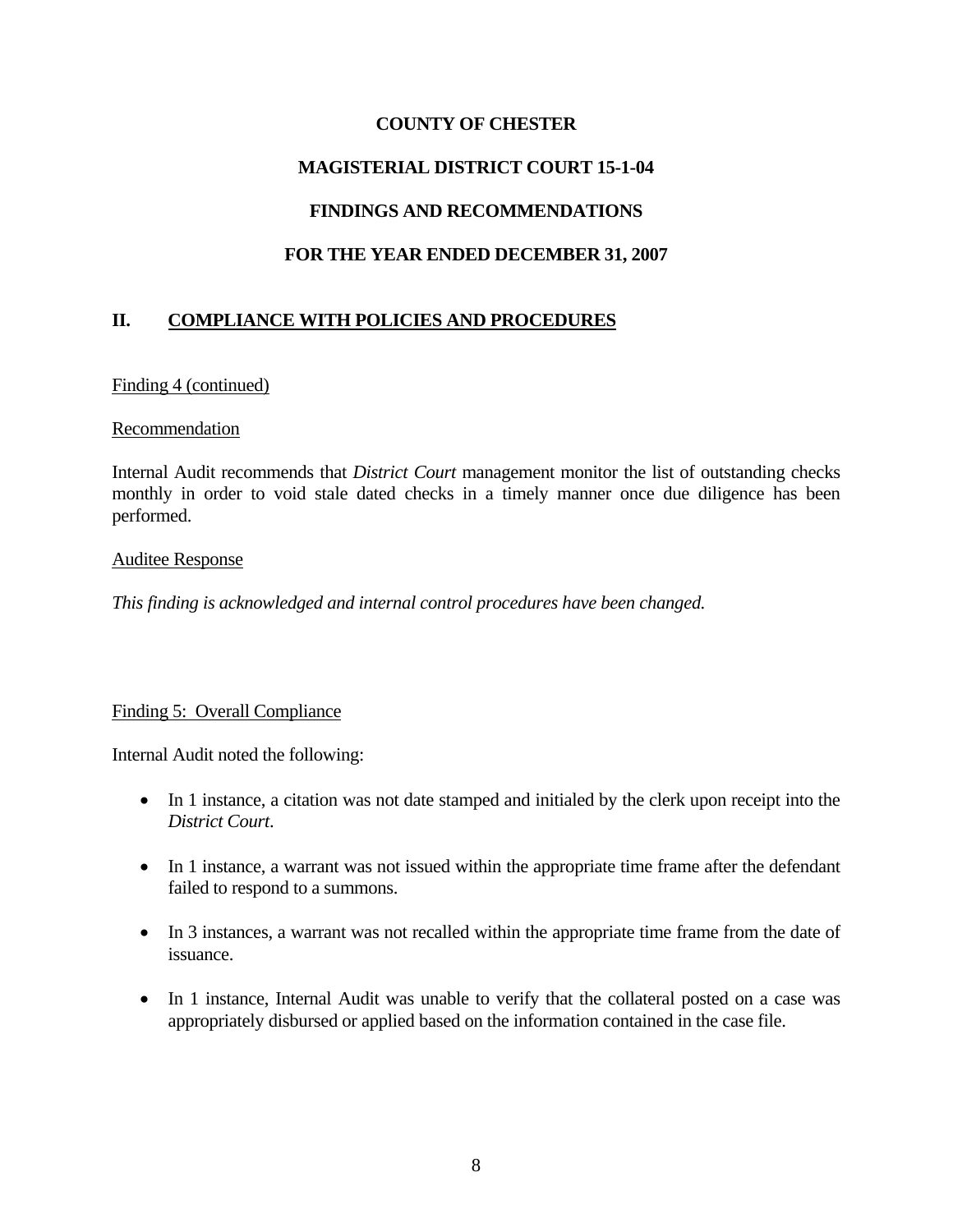#### **MAGISTERIAL DISTRICT COURT 15-1-04**

#### **FINDINGS AND RECOMMENDATIONS**

#### **FOR THE YEAR ENDED DECEMBER 31, 2007**

# **II. COMPLIANCE WITH POLICIES AND PROCEDURES**

#### Finding 5 (continued)

#### Recommendation

Internal Audit recommends that *District Court* staff re-familiarize themselves with Administrative Office of Pennsylvania Courts (AOPC) directives related to the issuing and recalling of warrants. In addition, Internal Audit would like to remind the *District Court* that all traffic and non-traffic citations must be date stamped and initialed upon receipt. Lastly, Internal Audit strongly urges the *District Court* to maintain complete and well-organized records in order to provide a full account of activity on a case.

#### Auditee Response

*This finding is acknowledged and internal control procedures have been changed.*